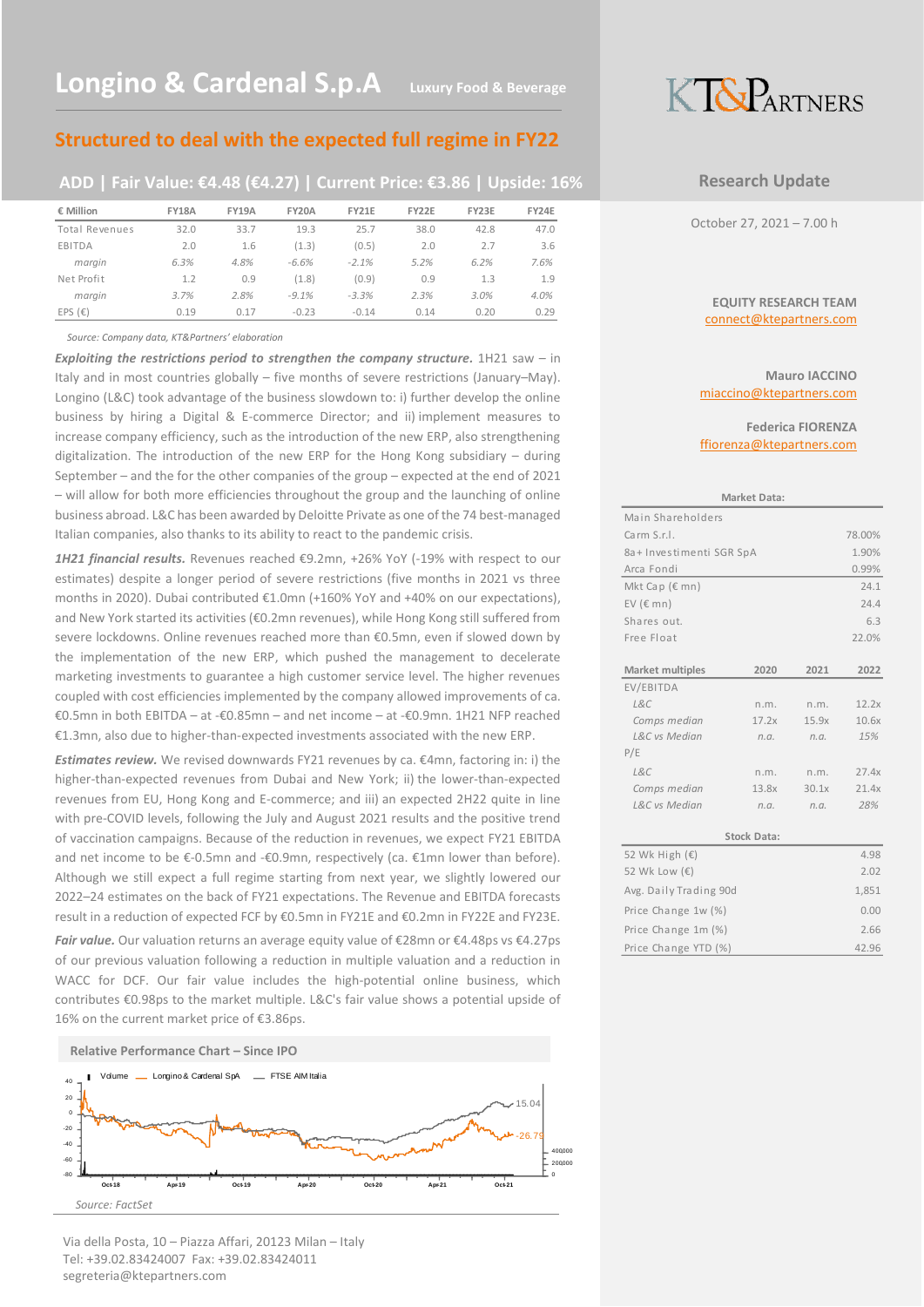## Price: €3.86 | Fair Value: €4.48



## **Key Figures – Longino & Cardenal S.p.A.**

| Current price $(\epsilon)$                        |        | Fair Value (€) |                | Sector                          |              |              |                | Free Float (%) |
|---------------------------------------------------|--------|----------------|----------------|---------------------------------|--------------|--------------|----------------|----------------|
| 3.86                                              |        | 4.48           |                | Food & Beverage - Distribution  |              |              |                | 22%            |
| Per Share Data                                    | 2017A  | 2018A          | 2019A          | 2020A                           | 2021E        | 2022E        | 2023E          | 2024E          |
| Total shares outstanding (mn)                     | n.m.   | 6.25           | 6.25           | 6.25                            | 6.25         | 6.25         | 6.25           | 6.25           |
| EPS                                               | n.m.   | 0.19           | 0.17           | (0.23)                          | (0.14)       | 0.14         | 0.20           | 0.29           |
| Dividend per share (ord)                          | n.a.   | n.a.           | n.a.           | n.a.                            | n.a.         | n.a.         | n.a.           | n.a.           |
| Dividend pay out ratio (%)                        | n.a.   | n.a.           | n.a.           | n.a.                            | n.a.         | n.a.         | n.a.           | n.a.           |
| Profit and Loss (EUR million)                     |        |                |                |                                 |              |              |                |                |
| Revenues                                          | 28.5   | 32.0           | 33.7           | 19.3                            | 25.7         | 38.0         | 42.8           | 47.0           |
| EBITDA                                            | 1.5    | 2.0            | $1.6 -$        | 1.3<br>$\overline{\phantom{a}}$ | 0.5          | 2.0          | 2.7            | 3.6            |
| EBIT                                              | 1.4    | 1.8            | $1.3 -$        | $1.7 -$                         | 1.0          | 1.5          | 2.1            | 2.9            |
| EBT                                               | 0.9    | 1.7            | $1.3 -$        | $2.1 -$                         | 1.2          | 1.2          | 1.9            | 2.7            |
| Taxes                                             | (0.4)  | (0.5)          | (0.4)          | 0.3                             | 0.4          | (0.4)        | (0.6)          | (0.8)          |
| Taxrate                                           | 41%    | 28%            | 28%            | 15%                             | 29%          | 30%          | 30%            | 30%            |
| Net Income*                                       | 0.7    | 1.2            | $0.9 -$        | $1.7 -$                         | 0.9          | 0.9          | 1.3            | 1.9            |
| Net Income attributable to the Group              | 0.6    | 1.2            | $1.0 -$        | $1.5 -$                         | 0.9          | 0.9          | 1.3            | 1.8            |
| <b>Balance Sheet (EUR million)</b>                |        |                |                |                                 |              |              |                |                |
| Total fixed assets                                | 1.4    | 2.2            | 2.6            | 3.4                             | 3.6          | 3.6          | 3.6            | 3.6            |
| Net Working Capital (NWC)                         | 2.6    | 3.5            | 3.8            | 4.0                             | 3.7          | 5.0          | 5.0            | 4.9            |
| Provisions                                        | (0.5)  | (0.6)          | (0.6)          | (0.7)                           | (0.9)        | (1.1)        | (1.3)          | (1.5)          |
| Total Net capital employed                        | 3.6    | 5.0            | 5.8            | 6.7                             | 6.3          | 7.5          | 7.3            | 7.0            |
| Net financial position/(Cash)                     | 3.1    | (1.2)          | (1.4)          | 0.2                             | 0.7          | 1.0          | (0.5)          | (2.7)          |
| Group Shareholder's Equity                        | 0.5    | 6.2            | 7.3            | 6.8                             | 5.9          | 6.8          | 8.0            | 9.8            |
| Minorities                                        | 0.0    | (0.0)          | (0.1)          | (0.3)                           | (0.3)        | (0.3)        | (0.2)          | (0.1)          |
| Total Shareholder's Equity                        | 0.5    | 6.2            | 7.2            | 6.5                             | 5.6          | 6.5          | 7.8            | 9.7            |
| Cash Flow (EUR million)                           |        |                |                |                                 |              |              |                |                |
| Net operating cash flow                           |        | 1.5            | $1.3 -$        | $1.0 -$                         | 0.2          | 1.6          | 2.0            | 2.7            |
| Change in NWC                                     |        | (0.8)          | (0.4)          | (0.2)                           | 0.3          | (1.3)        | 0.0            | 0.0            |
| Capital expenditure                               |        | (0.5)          | (0.0)          | (0.4)                           | (0.6)        | (0.6)        | (0.6)          | (0.6)          |
| Other cash items/Uses of funds                    |        | 0.1            | 0.0            | 0.1                             | 0.2          | 0.2          | 0.2            | 0.2            |
| Free cash flow                                    |        | 0.2            | 0.9            | (1.5)                           | (0.3)        | (0.2)        | 1.6            | 2.3            |
| Enterprise Value (EUR million)                    |        |                |                |                                 |              |              |                |                |
| Market Cap                                        | n.a.   | 27.2           | 24.7           | 16.9                            | 24.1         | 24.1         | 24.1           | 24.1           |
| Minorities                                        | 0.0    |                |                |                                 |              |              |                |                |
|                                                   | 3.1    | (0.0)          | (0.1)<br>(1.4) | (0.3)<br>0.2                    | (0.3)<br>0.7 | (0.3)<br>1.0 | (0.2)<br>(0.5) | (0.1)          |
| Net financial position/(Cash)<br>Enterprise value | n.m.   | (1.2)<br>26.0  | 23.2           | 16.8                            | 24.6         | 24.9         | 23.4           | (2.7)<br>21.3  |
| Ratios (%)                                        |        |                |                |                                 |              |              |                |                |
| EBITDA margin                                     | 5.3%   | 6.3%           | 4.8%           | $-6.6%$                         | $-2.1%$      | 5.2%         | 6.2%           | 7.6%           |
| EBIT margin                                       | 4.8%   | 5.6%           | 3.7%           | $-8.9%$                         | $-4.0%$      | 3.8%         | 4.8%           | 6.2%           |
| Gearing - Debt/equity                             | 593.5% | $-19.1%$       | $-18.9%$       | 3.6%                            | 12.3%        | 15.5%        | $-5.7%$        | $-27.1%$       |
| Interest cover on EBIT                            | 20.1%  | 4.7%           | 4.5%           | $-13.9%$                        | $-20.0%$     | 14.0%        | 9.8%           | 7.0%           |
| NFP/EBITDA                                        | 2.0x   | (0.6x)         | (0.8x)         | (0.2x)                          | (1.4x)       | 0.5x         | (0.2x)         | (0.7x)         |
| ROCE                                              | 38.2%  | 35.5%          | 21.6%          | $-25.5%$                        | $-16.0%$     | 19.3%        | 28.2%          | 41.4%          |
| ROE                                               | 115.4% | 19.5%          | 14.4%          | $-21.6%$                        | $-15.0%$     | 13.0%        | 15.7%          | 18.2%          |
| EV/Sales                                          | 0.9x   | 0.8x           | 0.7x           | 1.3x                            | 0.9x         | 0.6x         | 0.6x           | 0.5x           |
| EV/EBITDA                                         | 16.0x  | 12.1x          | 14.9x          | n.m.                            | n.m.         | 12.2x        | 9.1x           | 6.8x           |
| P/E                                               | 40.6x  | 19.8x          | 23.0x          | n.m.                            | n.m.         | 27.4x        | 19.2x          | 13.5x          |
| Free cash flow yield                              | n.m.   | 0.8%           | 3.6%           | $-8.6%$                         | $-1.4%$      | $-0.7%$      | 6.8%           | 9.6%           |
| Growth Rates (%)                                  |        |                |                |                                 |              |              |                |                |
| Sales                                             | n.a.   | n.m.           | 5.2%           | $-42.8%$                        | 33.2%        | 48.0%        | 12.4%          | 9.9%           |
| EBITDA                                            | n.a.   | n.m.           | $-18.8%$       | n.m,                            | n.m,         | $-471.3%$    | 33.7%          | 33.8%          |
| EBIT                                              | n.a.   | n.m.           | $-29.9%$       | n.m,                            | n.m,         | $-242.9%$    | 42.2%          | 40.7%          |
| Net Income                                        | n.a.   | n.m.           | $-22.2%$       | n.m,                            | n.m,         | $-201.9%$    | 47.4%          | 46.4%          |

*Source: Company data, KT&Partners' elaboration*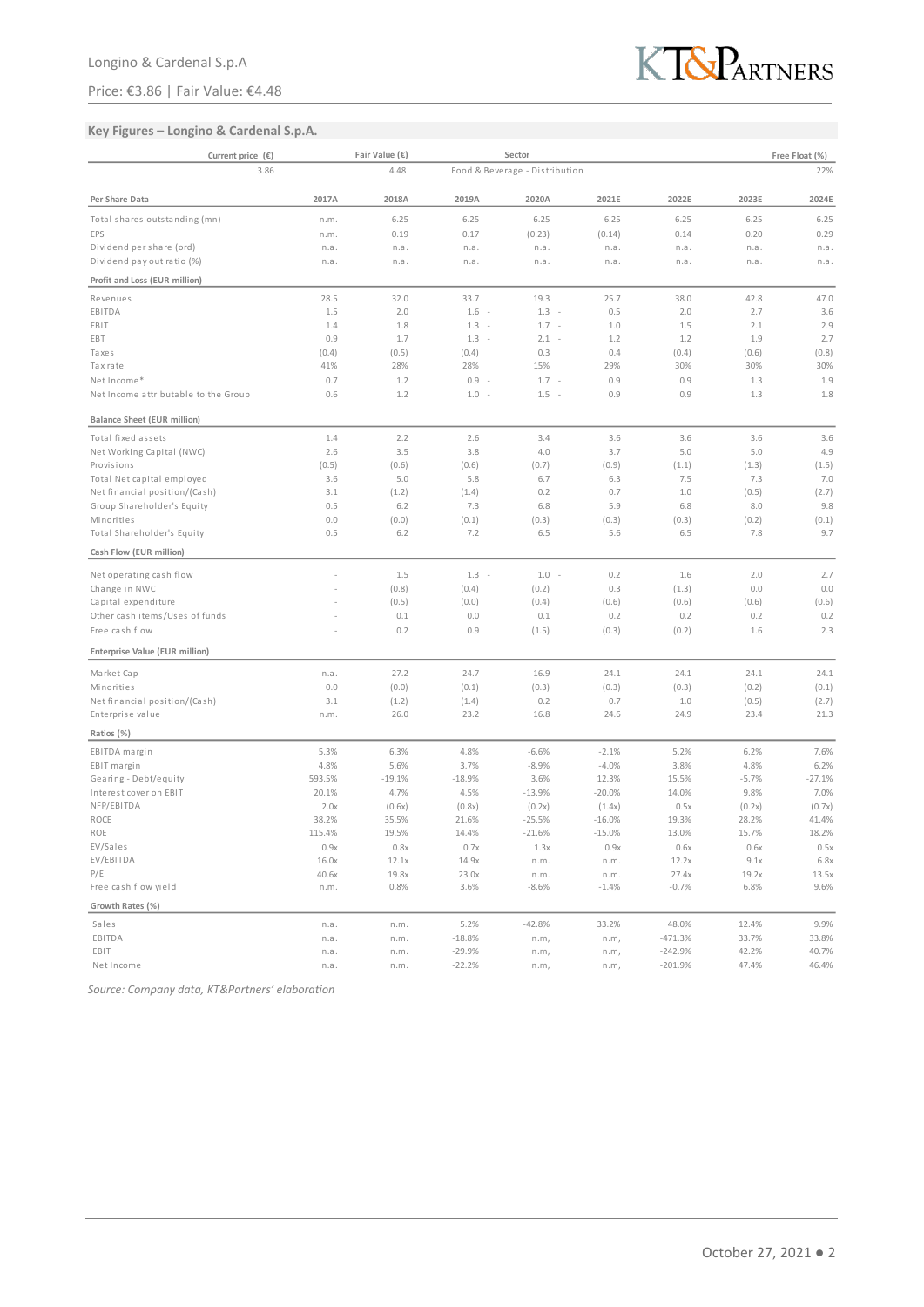### **Company Overview**

Longino & Cardenal ("L&C") is the Italian leader in the distribution of fine food and beverage products. The company's main market is Italy – serving 80% of the Michelinstarred restaurants and five-star hotels – followed by Hong Kong, Dubai and New York.

## **1H21 Summary Results**

In the first half of 2021, the company revenues grew by 26% YoY reaching €9.2mn (-19% with respect to our estimates), although the beginning of the year was still heavily impacted worldwide by sanitary restrictions. Indeed, when comparing 1H20 and 1H21 results we should note that in 2020 restrictions – in Italy and in most countries globally – went from March to May, with the first two months of the year being fully operative. Instead, 2021 saw severe restrictions until May and a full reopening only in June, even though foreign tourism's contribution to the Ho.Re.Ca. sector was still low. Considering these factors, the growth achieved by the company gains even more significance.

Company growth has also been driven by e-commerce business, which reached more than €0.5mn selling 30,000+ products to 4,000+ clients. Online revenues came in at ca. €0.2mn lower than our estimates, mainly due to a slowdown associated with the implementation of the new company ERP. Indeed, to avoid potential inefficiencies in customer service, the management decided to decelerate marketing investment while integrating the new ERP.

Looking abroad: i) Dubai revenues more than doubled YoY reaching ca. €1.0mn (+36% vs our estimates); ii) New York, following the easing of restrictions at the end of the first half, started its activities and reached more than €0.2mn of revenues (+80% vs our estimates); and iii) Hong Kong still suffered from severe restrictions and closed 1H21 at €0.8mn, in line with 2020 (below our estimates by ca. 40%).

Looking at profitability, gross margin came in at 20.8%, recovering more than 3pp YoY and 80bp above our expectations. The increase in gross profit, coupled with higher cost efficiencies in Marketing & Commercial, Inventory & Logistics, and G & A costs – also thanks to management initiatives such as strengthening of digitalization – drove a recovery of more than 8pp in EBITDA margin. Therefore, EBITDA, despite the investments associated with online business (the hiring of a Digital & E-commerce Director and additional commercial costs), improved by ca. €0.5mn, closing at -€0.85mn vs -€1.3mn of 1H20).

We note that EBITDA adjusted for the extraordinary credit provisions (€0.2mn in 1H20 and €0.1mn in 1H21) improved by ca. €0.3mn in 1H21 and closed at -€0.76mn, in line with our EBITDA expectation.

On the bottom line, L&C registered in 1H21 a net loss of €0.9mn, improving from the net loss of €1.4mn in 1H21.

Looking at the company balance sheet, 1H21 NFP closed at  $£1.3$ mn, ca.  $£1$ mn higher than FY20 NFP. The increase in NFP is the result of: i) an operating cash flow (pre-capex) of -€0.6mn, improved by €2.0mn with respect 1H20; and ii) investments of ca. €0.4mn (€0.1mn in 1H20) mainly associated with the introduction of the new company ERP and the company's digitalization. We note that despite the net debt position, the company can rely on more than €5mn of liquidity, also thanks to the loans of ca. €4mn obtained in 2020 – covered by "Decreto Liquidità".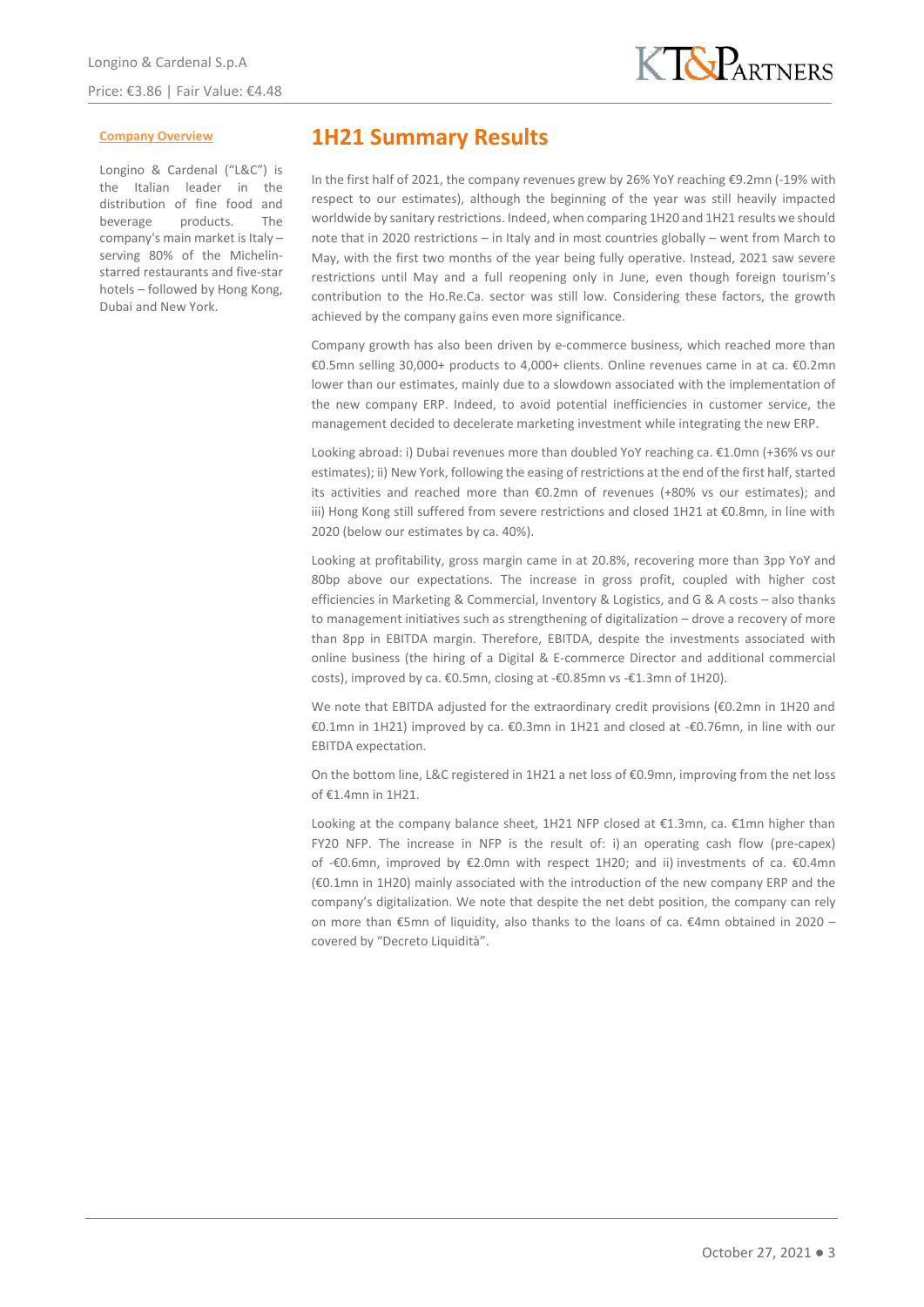## Price: €3.86 | Fair Value: €4.48



### **1H21 Income Statement**

| $E$ mn                               | 1H18   | 1H19   | 1H20     | <b>FY20</b> | 1H21     | YoY %  | <b>1H21E</b> | A vs E % |
|--------------------------------------|--------|--------|----------|-------------|----------|--------|--------------|----------|
| <b>Total Revenues</b>                | 14.8   | 15.7   | 7.3      | 19.3        | 9.2      | 26%    | 11.4         | $-19%$   |
| Products and Raw materials           | (11.6) | (12.0) | (6.0)    | (15.6)      | (7.3)    |        | (9.1)        |          |
| <b>Gross Profit</b>                  | 3.3    | 3.7    | 1.3      | 3.7         | 1.9      | 49%    | 2.3          | $-16%$   |
| Gross Margin                         | 22.0%  | 23.5%  | 17.5%    | 19.4%       | 20.8%    | 3%     | 20.0%        |          |
| Marketing and Commercial Cost        | (1.2)  | (1.3)  | (1.0)    | (1.9)       | (1.1)    |        | (1.3)        |          |
| Inventory and Logistics Costs        | (0.6)  | (0.8)  | (0.5)    | (1.1)       | (0.6)    |        | (0.7)        |          |
| General and Administrative Costs     | (0.9)  | (1.0)  | (1.0)    | (2.0)       | (1.1)    |        | (1.0)        |          |
| Other costs                          |        |        |          |             |          |        |              |          |
| <b>EBITDA</b>                        | 0.6    | 0.6    | (1.3)    | (1.3)       | (0.8)    | 34%    | (0.7)        | $-18%$   |
| <b>EBITDA</b> margin                 | 4.1%   | 4.0%   | $-17.5%$ | $-6.6%$     | $-9.2%$  | 8%     | $-6.3%$      |          |
| D&A and Provisions                   | (0.1)  | (0.2)  | (0.2)    | (0.4)       | (0.3)    |        | (0.2)        |          |
| <b>EBIT</b>                          | 0.5    | 0.5    | (1.5)    | (1.7)       | (1.1)    | 24%    | (0.9)        | $-22%$   |
| <b>EBIT</b> margin                   | 3.4%   | 3.0%   | $-20.5%$ | $-8.9%$     | $-12.4%$ | 8%     | $-8.2%$      |          |
| Financial Income and Expenses        | (0.1)  | (0.0)  | (0.0)    | (0.2)       | (0.0)    |        | (0.1)        |          |
| Extra ordinary items                 | (0.0)  | (0.0)  | (0.1)    | (0.1)       | 0.0      |        |              |          |
| <b>EBT</b>                           | 0.4    | 0.4    | (1.7)    | (2.1)       | (1.1)    | 33%    | (1.0)        | $-12%$   |
| Taxes                                | (0.1)  | (0.1)  | 0.3      | 0.3         | 0.2      |        | 0.3          |          |
| <b>Tax Rate</b>                      | 33.4%  | 21.2%  | 17.2%    | 15.2%       | 18.0%    |        | 29.4%        |          |
| Net Income                           | 0.3    | 0.3    | (1.4)    | (1.8)       | (0.9)    | 34%    | (0.7)        | $-30%$   |
| Net margin                           | 2.0%   | 2.0%   | $-19.1%$ | $-9.1%$     | $-10.0%$ | 9%     | $-6.2%$      |          |
| Minorities                           |        |        |          | (0.3)       |          |        |              | $-100%$  |
| Net Income attributable to the Group | 0.3    | 0.3    | (1.4)    | (1.5)       | (0.9)    | $-34%$ | (0.7)        | 742%     |
| Net margin                           | 2.0%   | 2.0%   | $-19.1%$ | $-7.6%$     | $-10.0%$ | 9%     | $-6.2%$      |          |

*Source: Company data*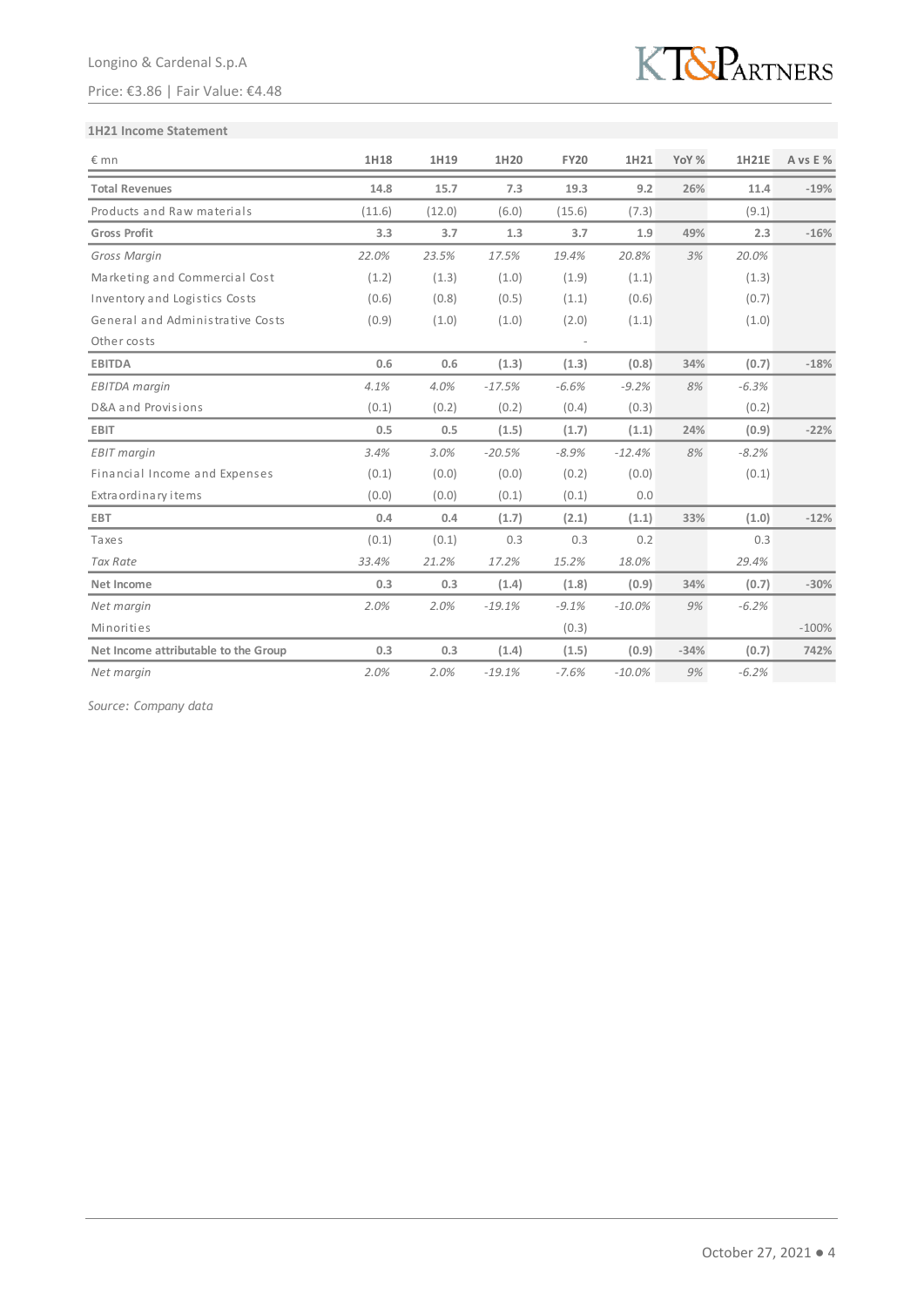# **Change in Estimates**

On the back of 1H21 results we revised downwards our estimates.

We lowered our FY21E revenue estimates by ca. €4mn, factoring in for 1H21:

- the lower-than-expected revenues from Italy & the EU (-€1.9mn), from Hong Kong (-€0.6mn) and from the online business (-€0.2mn);
- the higher-than-expected revenues from Dubai (+€0.3mn) whose revenues will also be supported by the EXPO hosted by the city starting from the last quarter of the year – and from New York (+€0.1mn).

Despite the lower-than-expected 1H21 results, still affected by the impact of COVID-19, we expect that – following the results of vaccination campaigns that allowed the easing of restrictions and the comeback of events and fairs – 2H22 revenues could be in line with pre-COVID levels. Indeed, according to the company, in July and August the business came back at 2019 levels (except for Hong Kong). Furthermore, we note that thanks to the implementation of the new ERP throughout the group (in September in Hong Kong and expected within the year for the other companies) Longino will be able to launch abroad the online business.

2021 EBITDA and net income are now expected to be  $\epsilon$ -0.5mn and  $\epsilon$ -0.9mn respectively, factoring in the lower amount of revenues. 2021 NFP has been adjusted downward by ca. €0.5mn considering the lower level of EBITDA and the higher-than-expected investments in 1H21 (€0.7mn vs €0.2mn).

Although we still expect a full regime starting from 2022, we slightly revised downwards FY22 and FY23 forecasts - both revenues and profitability - to factor in FY21 lower expectations.

The key points of our estimates are as follows:

- FY21 revenues at €25.7mn reaching €42.8 in 2023 (CAGR 2020–23 of 49%);
- FY21 EBITDA at €-0.5mn reaching €2.7mn in 2023;
- FY21 net income at €-0.9mn and reaching €1.3mn in 2023;
- FY21 net financial position at €0.7mn and at €-0.5mn in 2023.

## **Change in Estimates**

| € mn                 | 2019     | 2020    | YoY      | 2021E     | 2021E     | Change   | 2022E     | 2022E     | Change   | 2023E | 2023E | Change   |
|----------------------|----------|---------|----------|-----------|-----------|----------|-----------|-----------|----------|-------|-------|----------|
|                      | Actual   | Actual  |          | Old       | New       |          | Old       | New       |          | Old   | New   |          |
| Revenues             | 33.7     | 19.3    | $-42.8%$ | 30.1      | 25.7      | $-14.5%$ | 40.5      | 38.0      | $-6.0%$  | 45.6  | 42.8  | $-6.2%$  |
| YoY Change (%)       | 5%       | $-43%$  |          | -6%       | $-20%$    |          | 57%       | 48%       |          | 20%   | 12%   |          |
| <b>EBITDA</b>        | 1.6      | (1.3)   | n.m.     | 0.5       | (0.5)     | n.m.     | 2.2       | 2.0       | $-10.6%$ | 2.9   | 2.7   | $-8.4%$  |
| YoY Change (%)       | $-18.8%$ | n.m.    |          | $-74.0%$  | $-126.7%$ |          | $-515.3%$ | $-471.3%$ |          | 46.0% | 33.7% |          |
| <b>EBITDA Margin</b> | 4.8%     | $-6.6%$ |          | 1.7%      | $-2.1%$   |          | 5.5%      | 5.2%      |          | 6.4%  | 6.2%  |          |
| EBIT                 | 1.3      | (1.7)   | n.m.     | 0.1       | (1.0)     | n.m.     | 1.7       | 1.5       | $-15.0%$ | 2.3   | 2.1   | $-11.3%$ |
| YoY Change (%)       | $-29.9%$ | n.m.    |          | $-97.1%$  | $-156.7%$ |          | $-268.1%$ | $-242.9%$ |          | 60.3% | 42.2% |          |
| <b>EBIT Margin</b>   | 3.7%     | $-8.9%$ |          | 0.2%      | $-4.0%$   |          | 4.2%      | 3.8%      |          | 5.1%  | 4.8%  |          |
| Net Income           | 0.9      | (1.8)   | n.m.     | (0.1)     | (0.9)     | n.m.     | 1.1       | 0.9       | $-17.0%$ | 1.5   | 1.3   | $-12.4%$ |
| YoY Change (%)       | $-21.4%$ | n.m.    |          | $-108.9%$ | $-172.0%$ |          | $-222.8%$ | $-201.9%$ |          | 68.3% | 47.4% |          |
| Net Margin           | 2.8%     | $-9.1%$ |          | $-0.4%$   | $-3.3%$   |          | 2.6%      | 2.3%      |          | 3.2%  | 3.0%  |          |
| NFP/(Cash)           | (1.4)    | 0.2     | 1.6      | 0.2       | 0.7       | 0.6      | 0.3       | 1.0       | 0.7      | (1.4) | (0.5) | 0.9      |
| YoY Change (€mn)     | (0.2)    | 1.6     |          | (0.1)     | 0.5       |          | (0.4)     | 0.3       |          | (1.7) | (1.5) |          |

*Source: FactSet, KT&Partners' elaboration*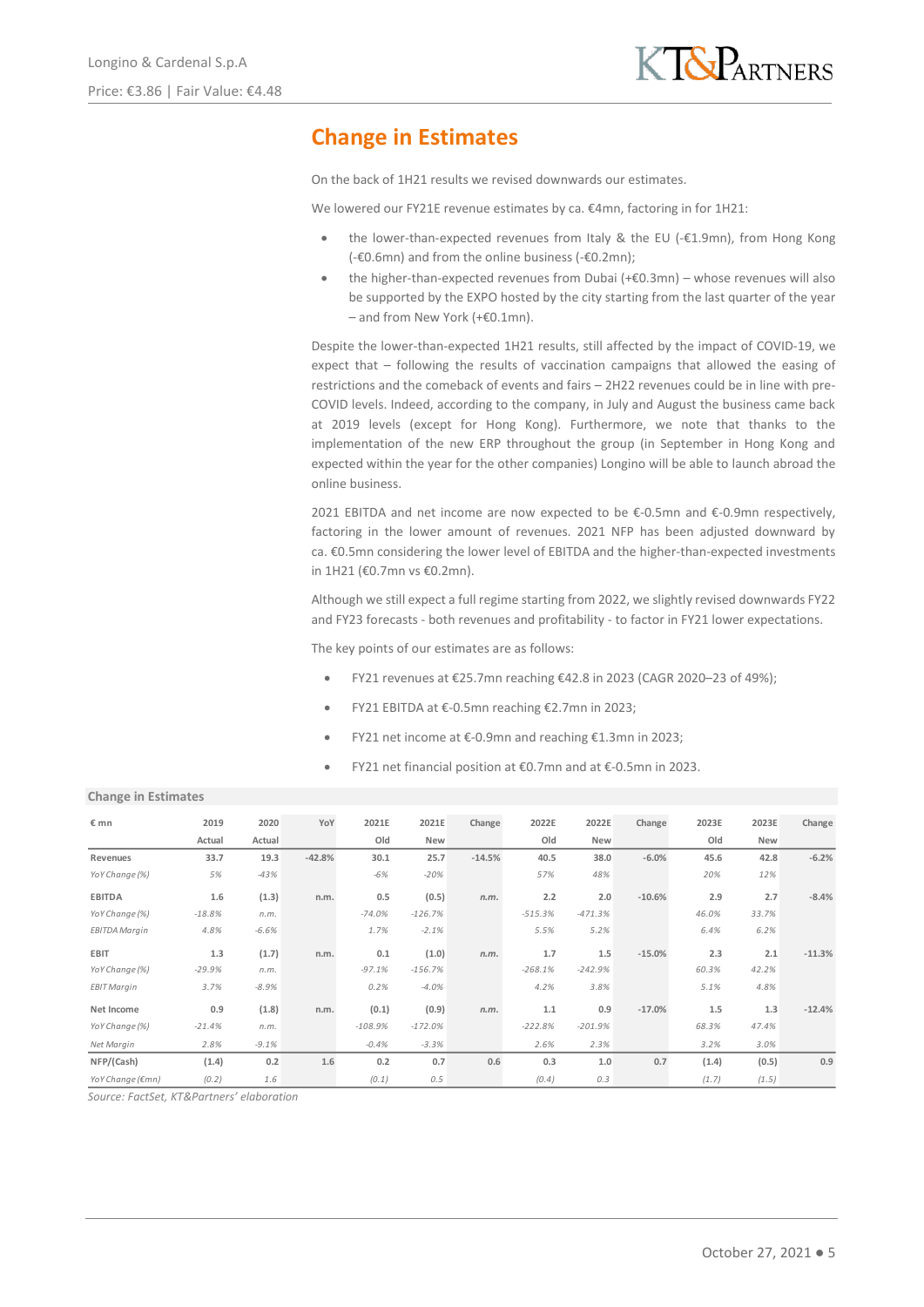# **Valuation**

## **Overview**

Following the projections of L&C's future financials, we carried out the valuations of the company by applying the following methods: i) DCF method; ii) EV/EBITDA multiple and P/E – which capture L&C's traditional business; and iii) EV/Sales multiple on online business.

According to the different valuation methods, our estimated fair value is equal to €28mn or €4.48ps.

**Valuation Recap**

|                                 | <b>Equity Value €mn</b> | Value per share $\epsilon$ |
|---------------------------------|-------------------------|----------------------------|
| DCE                             | 33.1                    | 5.30                       |
| EV/EBITDA                       | 18.0                    | 2.88                       |
| P/E                             | 15.5                    | 2.48                       |
| <b>Average - Multiples</b>      | 16.7                    | 2.68                       |
| Online B <sub>2C</sub>          | 6.1                     | 0.98                       |
| <b>Sum of parts - Multiples</b> | 22.9                    | 3.66                       |
| Avergae - btw method            | 28.N                    | 4.48                       |

*Source: FactSet, KT&Partners' elaboration*

## **Online Upside**

We note that the market multiple valuation does not capture the upside of the recently launched online business.

Therefore, we carried out a market multiple valuation of the online B2C standalone, considering as a peer company Ocado Group PLC, an online grocery supermarket based in the UK. Ocado generated €2.6bn revenues in 2020 and reached €16bn of market capitalization on the London Stock Exchange.

Applying Ocado's 2021–22 EV/Sales multiples to our estimates of L&C's online business, we ended up with a market value of €6.1mn (€0.98ps).

| <b>Online Valuation</b> |  |
|-------------------------|--|
|                         |  |

| Multiple Valuation ( $\epsilon$ mn) | 2021F        | 2022F |  |  |  |  |
|-------------------------------------|--------------|-------|--|--|--|--|
| EV/Sales Ocado                      | 5.1x<br>4.4x |       |  |  |  |  |
| Longino Online Sales                | 1.2<br>2.5   |       |  |  |  |  |
| <b>Enterprise value</b>             | 6.4<br>11.0  |       |  |  |  |  |
| Longino Online Net Debt             | 0.0          | 0.0   |  |  |  |  |
| <b>Equity Value</b>                 | 6.4          | 11.0  |  |  |  |  |
| Average Equity Value                | 8.7          |       |  |  |  |  |
| Size/Liquidity Discount             | 30%          |       |  |  |  |  |
| <b>Equity Value Post-Discount</b>   | 6.1          |       |  |  |  |  |
| Number of shares (mn)               | 6.3          |       |  |  |  |  |
| Value per Share €                   | 0.98         |       |  |  |  |  |

*Source: FactSet, KT&Partners' elaboration*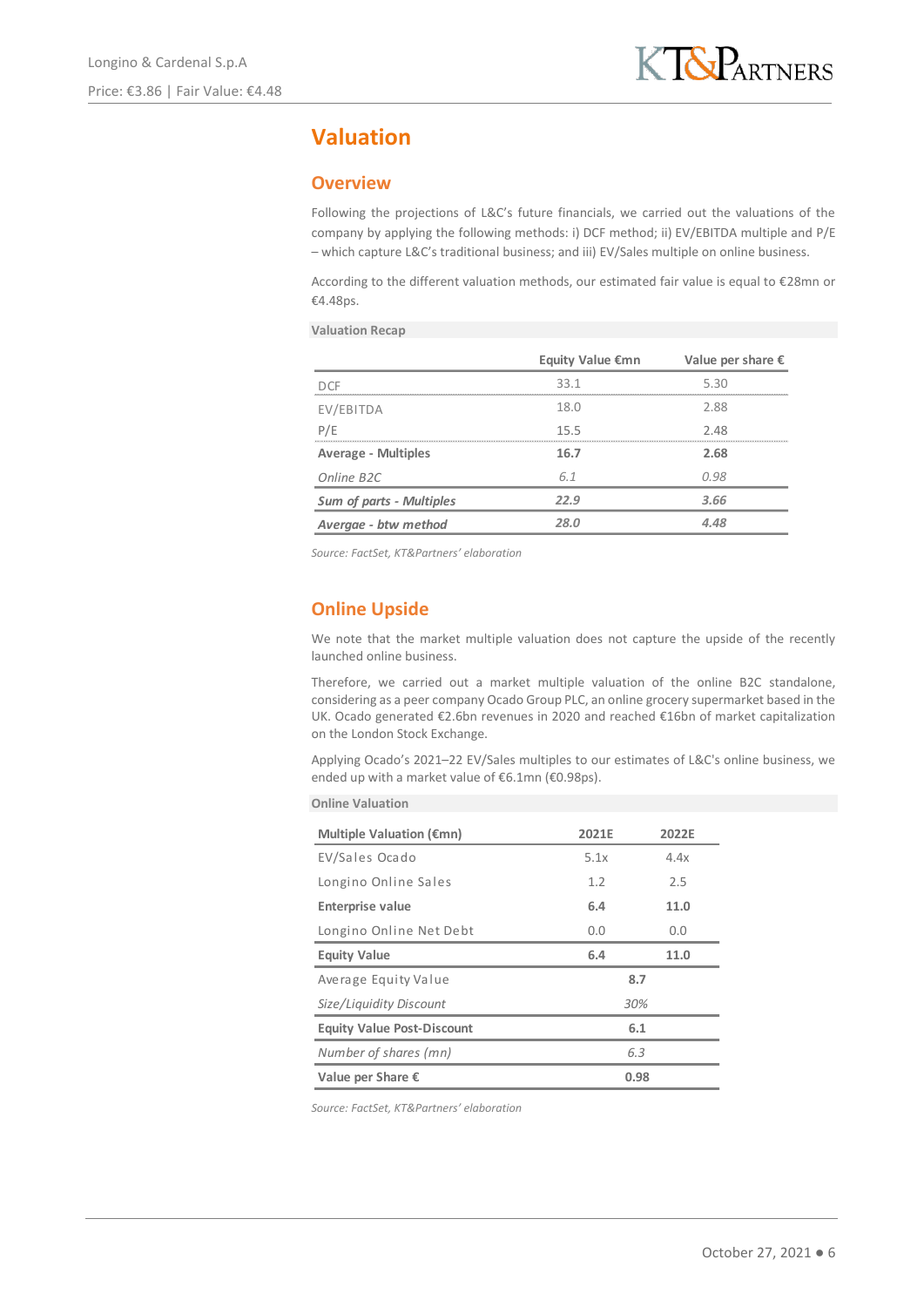

## **Market Multiples Valuation**

Following the comparables analysis, we proceeded with the definition of market multiples for each peer group, focusing on 2021–23 data.

### **Peer Comparison – Market Multiples 2021–23**

|                                |             | Market | EV/SALES | EV/SALES |      |       | EV/SALES EV/EBITDA EV/EBITDA EV/EBITDA |       | EV/EBIT | EV/EBIT | EV/EBIT | P/E   | P/E   | P/E   |
|--------------------------------|-------------|--------|----------|----------|------|-------|----------------------------------------|-------|---------|---------|---------|-------|-------|-------|
| Company Name                   | Exchange    | Cap    | 2021     | 2022     | 2023 | 2021  | 2022                                   | 2023  | 2021    | 2022    | 2023    | 2021  | 2022  | 2023  |
| MARR SpA                       | Milan       | 1,370  | 1.1x     | 0.9x     | 0.9x | 16.8x | 12.8x                                  | 12.3x | 28.7x   | 16.9x   | 15.7x   | 37.0x | 21.4x | 20.1x |
| METRO AG                       | XETRA       | 4,052  | 0.3x     | 0.3x     | 0.3x | 6.7x  | 5.9x                                   | 5.4x  | 22.9x   | 15.3x   | 12.7x   | n.m   | 22.4x | 15.5x |
| <b>Bid Corporation Limited</b> | <b>JSE</b>  | 6,489  | 1.0x     | 0.9x     | 0.8x | 16.9x | 12.9x                                  | 11.4x | 24.9x   | 17.3x   | 14.7x   | 38.8x | 25.5x | 20.5x |
| Performance Food Group Company | NYSE        | 6,002  | 0.3x     | 0.2x     | 0.2x | 15.9x | 10.6x                                  | 9.0x  | 24.9x   | 15.0x   | 11.9x   | 33.5x | 19.0x | 14.7x |
| US Foods Holding Corp.         | <b>NYSE</b> | 6,898  | 0.5x     | 0.4x     | 0.4x | 12.0x | 9.4x                                   | 8.9x  | 18.8x   | 13.0x   | 11.6x   | 20.6x | 13.7x | 12.4x |
| Sysco Corporation              | NYSE        | 34,430 | 1.0x     | 0.8x     | 0.7x | 22.5x | 13.2x                                  | 11.7x | 33.6x   | 16.8x   | 14.4x   | n.m   | 21.8x | 18.2x |
| United Natural Foods, Inc.     | NYSE        | 2,134  | 0.2x     | 0.2x     | 0.2x | 7.8x  | 7.6x                                   | 7.3x  | 14.2x   | 13.0x   | 12.3x   | 11.1x | 10.6x | 9.8x  |
| Premium Brands Holdings Corp   | Toronto     | 4,096  | 1.6x     | 1.4x     | 1.4x | 17.6x | 14.9x                                  | 13.7x | 24.3x   | 20.5x   | 18.7x   | 30.1x | 24.1x | 21.4x |
| Metcash Limited                | ASX         | 2,648  | 0.3x     | 0.3x     | 0.3x | 8.5x  | 8.3x                                   | 7.9x  | 12.4x   | 12.2x   | 11.6x   | 16.8x | 16.3x | 15.6x |
| Average peer group             |             | 7,569  | 0.7x     | 0.6x     | 0.6x | 13.9x | 10.6x                                  | 9.7x  | 22.7x   | 15.5x   | 13.7x   | 26.8x | 19.4x | 16.5x |
| Median peer group              |             | 4,096  | 0.5x     | 0.4x     | 0.4x | 15.9x | 10.6x                                  | 9.0x  | 24.3x   | 15.3x   | 12.7x   | 30.1x | 21.4x | 15.6x |

*Source: FactSet, KT&Partners' elaboration*

We based our valuation upon a size/liquidity discount of 20%, and our estimates of L&C's EBITDA and net income for 2022 and 2023, considering that 2021 has been penalized by persisting pandemic restrictions.

## **Multiple Valuation – EV/EBITDA and P/E**

| Multiple Valuation ( $\epsilon$ mn) | 2022E | 2023E | Multiple Valuation ( $\epsilon$ mn) | 2022E | 2023E |
|-------------------------------------|-------|-------|-------------------------------------|-------|-------|
| EV/EBITDA Comps                     | 10.6x | 9.0x  | P/E Comps                           | 21.4x | 15.6x |
| Longino EBITDA                      | 2.0   | 2.7   | Longino Net Income                  | 0.9   | 1.3   |
| <b>Enterprise value</b>             | 21.2  | 24.0  | <b>Equity Value</b>                 | 18.8  | 19.6  |
| Longino Net Debt FY20               | 0.2   | 0.2   | Average Equity Value                | 19.2  |       |
| <b>Equity Value</b>                 | 21.0  | 23.8  | <b>Liquidity Discount</b>           |       | 20%   |
| Average Equity Value                |       | 22.4  | <b>Equity Value Post-Discount</b>   | 15.5  |       |
| <b>Liquidity Discount</b>           |       | 20%   | Number of shares (thousand)         | 6.3   |       |
| <b>Equity Value Post-Discount</b>   |       | 18.0  | Value per Share $\epsilon$          | 2.48  |       |
| Number of shares (mn)               |       | 6.3   |                                     |       |       |
| Value per Share $\epsilon$          |       | 2.88  |                                     |       |       |

*Source: Company data, FactSet, KT&Partners' elaboration*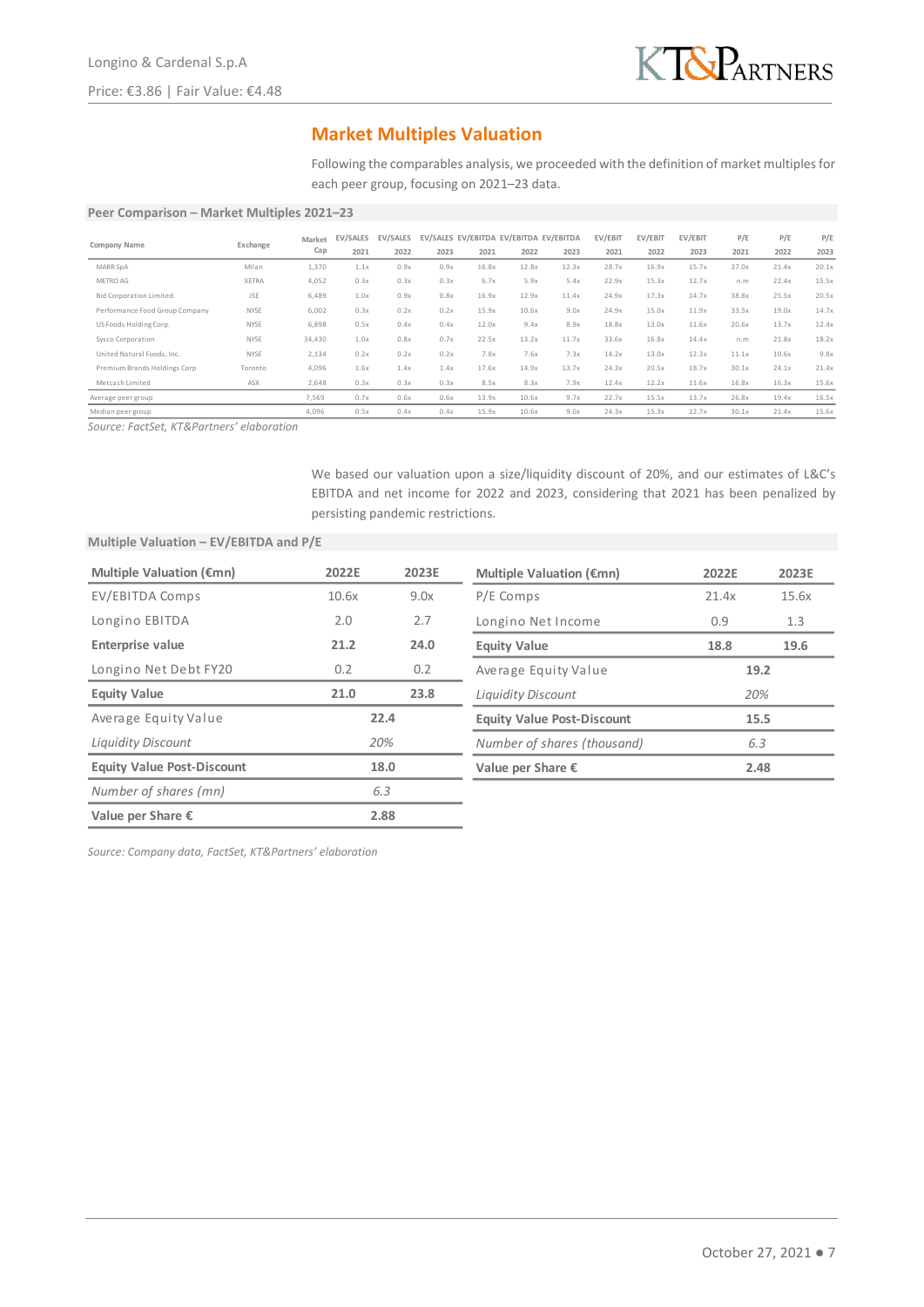## **DCF Valuation**

We have also conducted our valuation using a five-year DCF model, based on 9.1% cost of equity and a target capital structure of 85% equity and 15% debt. The cost of equity is a function of the risk-free rate of 0.7% (Italian 10y BTP), 5.4% equity risk premium (Damodaran for the mature market) and a premium for size and liquidity of 4%. We, therefore, obtained 8.1% WACC.

We discounted 2020E-24E annual cash flows and considered a terminal growth rate of 2%; then we carried out a sensitivity analysis on the terminal growth rate  $(+/- 0.25%)$  and on WACC (+/- 0.25%).

| <b>DCF Valuation</b>           |       |       |       |       |
|--------------------------------|-------|-------|-------|-------|
| €thousand                      | 2021E | 2022E | 2023E | 2024E |
| <b>EBIT</b>                    | (1.0) | 1.5   | 2.1   | 2.9   |
| Taxes                          | 0.3   | (0.4) | (0.6) | (0.9) |
| D&A                            | 0.5   | 0.5   | 0.6   | 0.7   |
| Change in Net Working Capital  | 0.3   | (1.3) | 0.0   | 0.0   |
| Change in Funds                | 0.2   | 0.2   | 0.2   | 0.2   |
| <b>Net Operating Cash Flow</b> | 0.3   | 0.4   | 2.2   | 2.9   |
| Capex                          | (0.6) | (0.6) | (0.6) | (0.6) |
| <b>FCFO</b>                    | (0.3) | (0.2) | 1.6   | 2.3   |
| g                              | 2.0%  |       |       |       |
| Wacc                           | 8.1%  |       |       |       |
| FCFO (discounted)              | (0.3) | (0.2) | 1.4   | 1.8   |
| Discounted Cumulated FCFO      | 2.7   |       |       |       |
| <b>TV</b>                      | 39.2  |       |       |       |
| TV (discounted)                | 30.6  |       |       |       |
| <b>Enterprise Value</b>        | 33.3  |       |       |       |
| NFP FY20A                      | 0.2   |       |       |       |
| <b>Equity Value</b>            | 33.1  |       |       |       |
|                                |       |       |       |       |
| Current number of shares (mn)  | 6.3   |       |       |       |
| Value per share $(\epsilon)$   | 5.30  |       |       |       |

*Source: Company data, KT&Partners' elaboration*

**Sensitivity Analysis – Growth rate and WACC – (€ k)**

| $\epsilon$ mn           |      |      |      | <b>WACC</b> |      |      |
|-------------------------|------|------|------|-------------|------|------|
|                         |      | 8.6% | 8.3% | 8.1%        | 7.8% | 7.6% |
|                         | 1.5% | 28.2 | 29.4 | 30.6        | 32.0 | 33.4 |
|                         | 1.8% | 29.2 | 30.5 | 31.8        | 33.3 | 34.8 |
|                         | 2.0% | 30.3 | 31.7 | 33.1        | 34.7 | 36.4 |
| Terminal growth<br>Rate | 2.3% | 31.5 | 32.9 | 34.5        | 36.2 | 38.1 |
|                         | 2.5% | 32.8 | 34.3 | 36.0        | 37.9 | 39.9 |

*Source: KT&Partners' elaboration*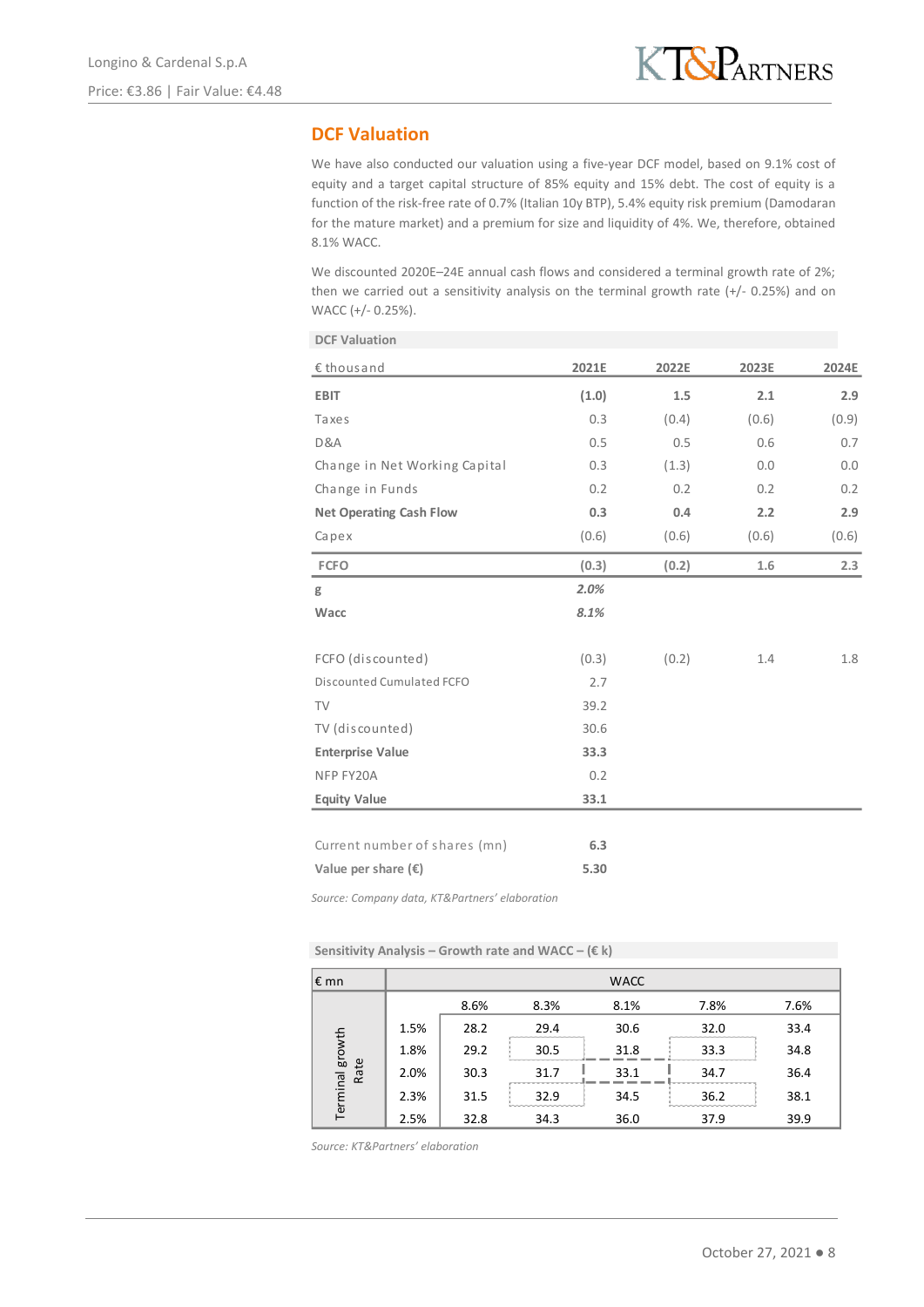# **Appendix**

## **Peer Comparison**

We carried out an in-depth analysis of potential public companies that could be considered as peers of L&C, taking into account its core business, growth profile, profitability structure and geographical distribution. Therefore, our panel consists of nine companies:

- **MARR SpA (MARR-IT)** listed on the Borsa Italiana stock exchange with a market capitalization of ca. €1bn. MARR-IT engages in distribution of food products to the nondomestic catering sector. MARR-IT distributes its products – groceries, seafood, meat, fruit and vegetables, and equipment – to the HO.RE.CA. businesses and to canteens. The company was founded in 1972 and is headquartered in Italy. In FY20, the company reached €1.0bn of revenues.
- **METRO AG (B4B-DE)** listed on the Xetra stock exchange (Germany) with a market capitalization of ca. €4bn. METRO engages in the wholesale and foodservice distribution. The firm serves the HO.RE.CA. sector as well as independent traders. It operates through the geographical segments Germany, Western EU, Russia, Eastern EU, Asia and Other. METRO was founded in 1997 and is headquartered in Germany. In FY20, the company reached €26bn of revenues.
- **Bid Corporation Limited (BID-ZA)** listed on the Johannesburg stock exchange (South Africa) with a market capitalization of ca. €6.5bn. BID-ZA engages in the foodservice business. It operates through the following geographical segments: Australasia, UK, EU, Emerging Markets and Corporate. The company was founded by Brian Joffe in 1998 and is headquartered in South Africa. In FY20, the company reached €7bn of revenues.
- **Performance Food Group Company (PFGC)** listed on the New York stock exchange with a market capitalization of ca. €6bn. PFGC engages in the marketing and distribution of food products. It operates through the: a) Foodservice segment delivering food and foodrelated products to restaurants and other food-away-from-home locations, and b) the Vistar segment offering candy, snacks and beverages to customers. The company was founded in 1885 and is headquartered in the USA. In FY20, the company reached €23bn of revenues.
- **US Foods Holding Corp. (USFD)** listed on the New York stock exchange with a market capitalization of ca. €7bn. USFD operates as a foodservice distributor offering frozen and dry food and non-food products in the US. USFD is headquartered in the USA. In FY20, the company reached €20bn of revenues.
- **Sysco Corporation (SYY)** listed on the New York stock exchange with a market capitalization of ca. €35bn. SYY engages in selling, marketing and distribution of food products to restaurants, healthcare and educational facilities, and lodging establishments. The company was founded in 1969 and is headquartered in the USA. In FY20, SYY reached €48bn of revenues.
- **United Natural Foods Inc. (UNFI)** listed on the New York stock exchange with a market capitalization of ca. €2bn. UNFI engages in the distribution of natural organic and specialty foods and non-food products operating through wholesale and retail segments. The company was founded in 1976 and is headquartered in the USA. In FY20, UNFI reached €24bn of revenues.
- **Premium Brands Holdings Corp. (PBH-CA)** listed on the Toronto stock exchange with a market capitalization of ca. €4bn. PBH-CA manufactures and distributes a variety of specialty food products. The company was founded in 1917 and is headquartered in Canada. In FY20, PBH-CA reached €2.7bn of revenues.
- **Metcash Limited (MTS-AU)** listed on the ASX stock exchange (Australia) with a market capitalization of ca. €2.5bn. MTS-AU engages in the distribution and marketing of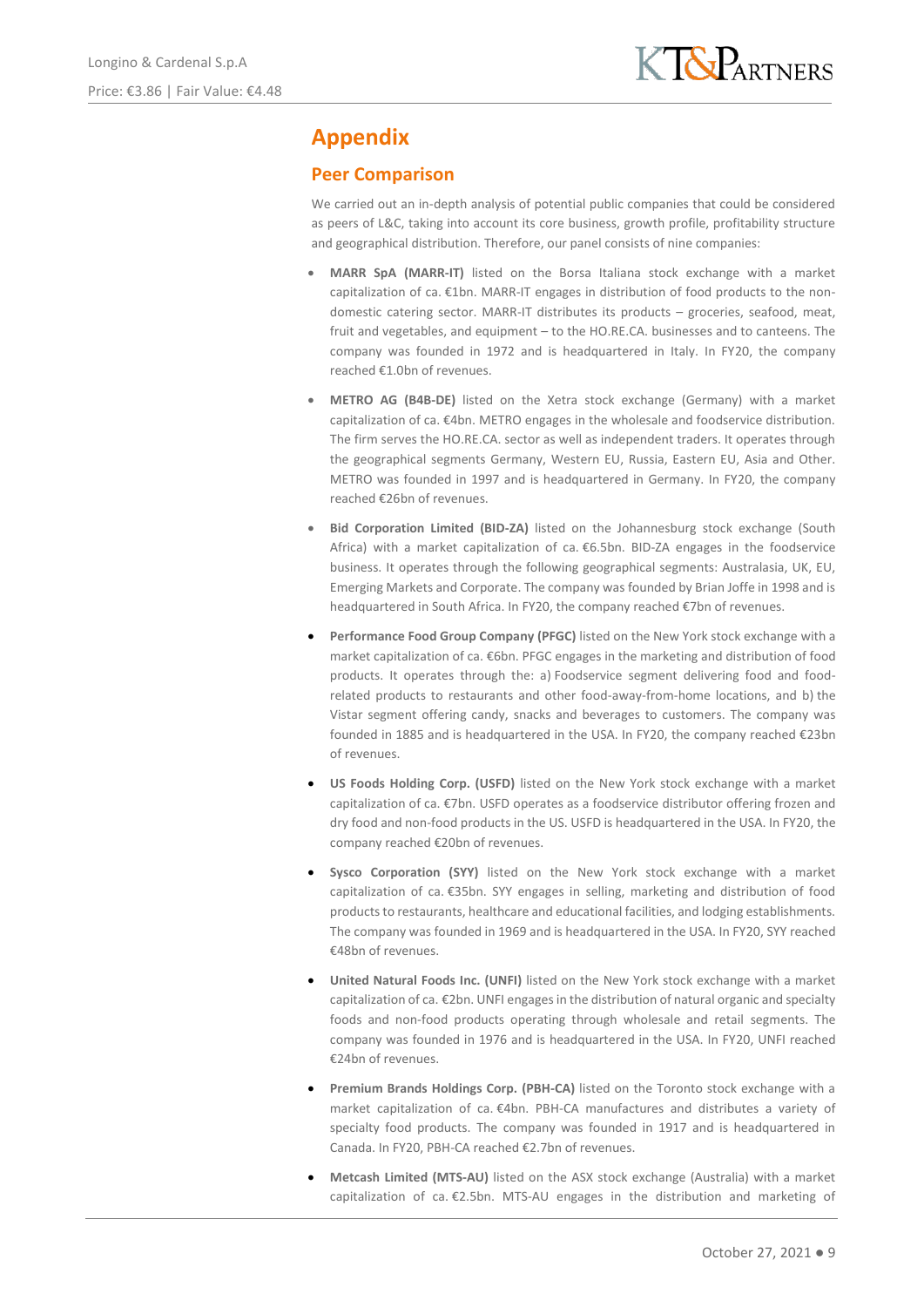

consumer goods such as food, liquor and hardware. The Food segment includes the distribution of a range of products and services to independent retail outlets and hotels. The company was founded in 1927 and is headquartered in Australia. In FY19, MTS reached €7.9bn of revenues.

We analyzed the peer companies by considering their marginalities and historical growth rates and compared their average results to L&C's historical and expected financials. The peer companies have a level of EBITDA marginality which is in line with L&C's: the average EBITDA margin expected in 2022 – the first year of full regime expected – is equal to 5.3%, whereas we expect 5.2% for L&C. Looking at the 2022 net margin, L&C is expected at 2.3%, which is in line with the peer average of 2.3%.

#### **Peers Comparison – Profitability**

|                                | <b>EBITDA Margin</b> |      |      |      |      |      | Net Margin |      |      |      |      |      |
|--------------------------------|----------------------|------|------|------|------|------|------------|------|------|------|------|------|
| Company Name                   | 2017                 | 2018 | 2019 | 2020 | 2021 | 2022 | 2017       | 2018 | 2019 | 2020 | 2021 | 2022 |
| MARR SpA                       | 4.1%                 | 4.1% | 4.2% | neg  | 6.5% | 7.0% | 4.1%       | 4.2% | 4.0% | neg  | 2.4% | 3.6% |
| METRO AG                       | 1.5%                 | 0.9% | 2.2% | 1.8% | 4.7% | 5.2% | 1.2%       | 1.3% | 1.5% | neq  | 0.1% | 0.7% |
| Bid Corporation Limited        | 6.3%                 | 6.0% | 6.2% | 5.8% | 6.1% | 6.7% | 3.6%       | 3.6% | 3.7% | 1.2% | 2.7% | 3.4% |
| Performance Food Group Company | 2.0%                 | 2.2% | 2.2% | 0.7% | 2.1% | 1.9% | 0.6%       | 1.1% | 0.8% | nea  | 0.6% | 0.7% |
| US Foods Holding Corp.         | 4.0%                 | 4.1% | 4.3% | 2.3% | 3.8% | 4.6% | 1.8%       | 1.7% | 1.5% | nea  | 1.4% | 2.0% |
| Sysco Corporation              | 5.6%                 | 5.3% | 5.4% | 4.0% | 4.3% | 5.8% | 2.1%       | 2.4% | 2.8% | 0.4% | 1.4% | 2.8% |
| United Natural Foods, Inc.     | 3.4%                 | 3.2% | 2.2% | 2.3% | 2.8% | 2.7% | 1.4%       | 1.6% | neg  | neg  | 0.9% | 0.9% |
| Premium Brands Holdings Corp   | 8.7%                 | 8.3% | 8.4% | 7.7% | 9.0% | 9.6% | 3.7%       | 3.2% | 2.3% | 2.1% | 3.8% | 4.5% |
| Metcash Limited                | 2.4%                 | 2.3% | 3.5% | 3.6% | 4.0% | 4.1% | neg        | 1.5% | neg  | 1.7% | 1.7% | 1.7% |
| Peers Average                  | 4.2%                 | 4.1% | 4.3% | 3.5% | 4.8% | 5.3% | 2.3%       | 2.3% | 2.4% | 1.3% | 1.7% | 2.3% |
| Longino                        | 5.3%                 | 6.3% | 4.8% | neg  | neg  | 5.2% | 2.1%       | 3.8% | 3.1% | neg  | neg  | 2.3% |

*Source: Company data, FactSet, KT&Partners' elaboration*

According to our forecast, L&C's revenues will grow at 40% CAGR between 2020A and 2022E, overperforming its peers which on average stood at 11% CAGR.

#### **Peers Comparison – Sales (€mn) and Sales CAGR (%)**

| Company Name                   | Sales        |        | YoY    | Sales    |              | <b>CAGR</b> |          |  |
|--------------------------------|--------------|--------|--------|----------|--------------|-------------|----------|--|
|                                | 2018<br>2019 |        | 2020   |          | 2022<br>2021 |             | 2020-'22 |  |
| <b>MARR SpA</b>                | 1,628        | 1,651  | 1,048  | $-36.5%$ | 1,438        | 1,747       | 29.1%    |  |
| METRO AG                       | 27,077       | 27,339 | 25,913 | $-5.2%$  | 24,734       | 25,729      | $-0.4%$  |  |
| Bid Corporation Limited        | 7,671        | 7,987  | 6,961  | $-12.8%$ | 6,584        | 7,852       | 6.2%     |  |
| Performance Food Group Company | 14,777       | 17,307 | 22,692 | 31.1%    | 26,021       | 42,369      | 36.6%    |  |
| US Foods Holding Corp.         | 20,492       | 23,175 | 20,075 | $-13.4%$ | 25,100       | 26,817      | 15.6%    |  |
| Sysco Corporation              | 49,252       | 52,696 | 47,845 | $-9.2%$  | 43,771       | 54,901      | 7.1%     |  |
| United Natural Foods, Inc.     | 8,567        | 19,625 | 23,977 | 22.2%    | 23,086       | 24,091      | 0.2%     |  |
| Premium Brands Holdings Corp   | 1,979        | 2,457  | 2,661  | 8.3%     | 3,341        | 3,676       | 17.5%    |  |
| Metcash Limited                | 7,983        | 7,926  | 8,878  | n.a.     | 9,517        | 9,572       | 3.8%     |  |
| Peers Average                  | 15,492       | 17,796 | 17,783 | $-0.1%$  | 18,177       | 21,861      | 10.9%    |  |
| Longino                        | 32           | 34     | 19     | $-43%$   | 26           | 38          | 40%      |  |

*Source: Company data, FactSet, KT&Partners' elaboration*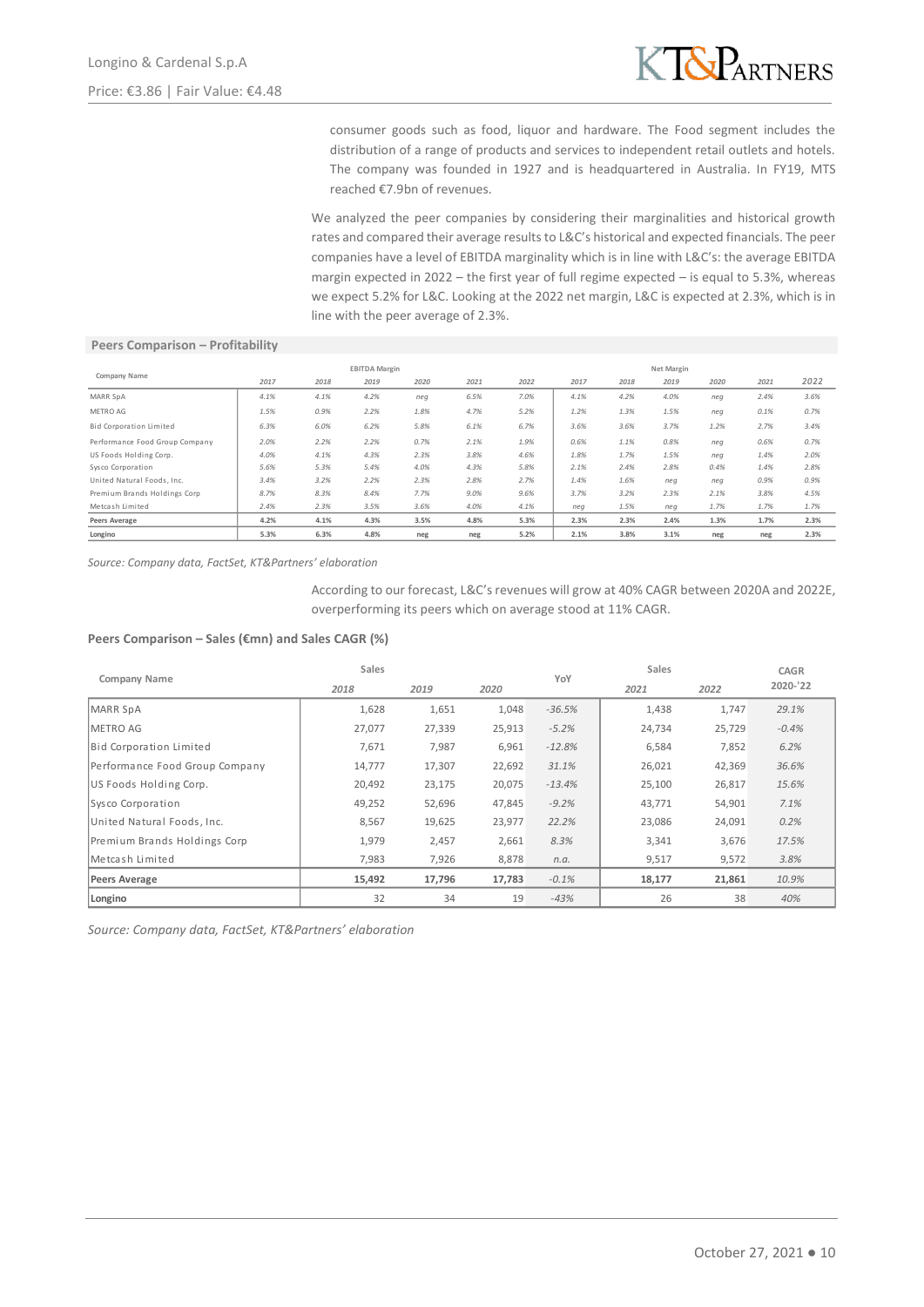## Price: €3.86 | Fair Value: €4.48



## **Peers Comparison – EBITDA (€mn) and EBITDA CAGR (%)**

|                                | <b>EBITDA</b>  |                |       |           | <b>EBITDA</b> | <b>CAGR</b> |          |
|--------------------------------|----------------|----------------|-------|-----------|---------------|-------------|----------|
| Company Name                   | 2018           | 2019           | 2020  | YoY       | 2021          | 2022        | 2020-'22 |
| <b>MARR SpA</b>                | 67             | 70             | -6    | $-108.7%$ | 93            | 122         | n.a.     |
| <b>METRO AG</b>                | 236            | 608            | 456   | $-25.0%$  | 1,167         | 1,341       | n.m.     |
| Bid Corporation Limited        | 464            | 493            | 402   | $-18.5%$  | 404           | 528         | 14.6%    |
| Performance Food Group Company | 325            | 384            | 160   | $-58.3%$  | 535           | 800         | n.m.     |
| US Foods Holding Corp.         | 847            | 994            | 461   | $-53.6%$  | 961           | 1,234       | n.m.     |
| Sysco Corporation              | 2,616          | 2,841          | 1,900 | $-33.1%$  | 1,861         | 3,162       | 29.0%    |
| United Natural Foods, Inc.     | 276            | 432            | 562   | 30.3%     | 639           | 661         | 8.4%     |
| Premium Brands Holdings Corp   | 164            | 207            | 204   | $-1.3%$   | 299           | 352         | 31.2%    |
| Metcash Limited                | 184            | 281            | 323   | n.a.      | 379           | 392         | 10.2%    |
| <b>Peers Average</b>           | 575            | 701            | 496   | $-29.3%$  | 704           | 955         | 38.7%    |
| Longino                        | $\overline{2}$ | $\overline{2}$ | $-1$  | $-178%$   | $-1$          | 2           | n.a.     |

*Source: Company data, FactSet, KT&Partners' elaboration*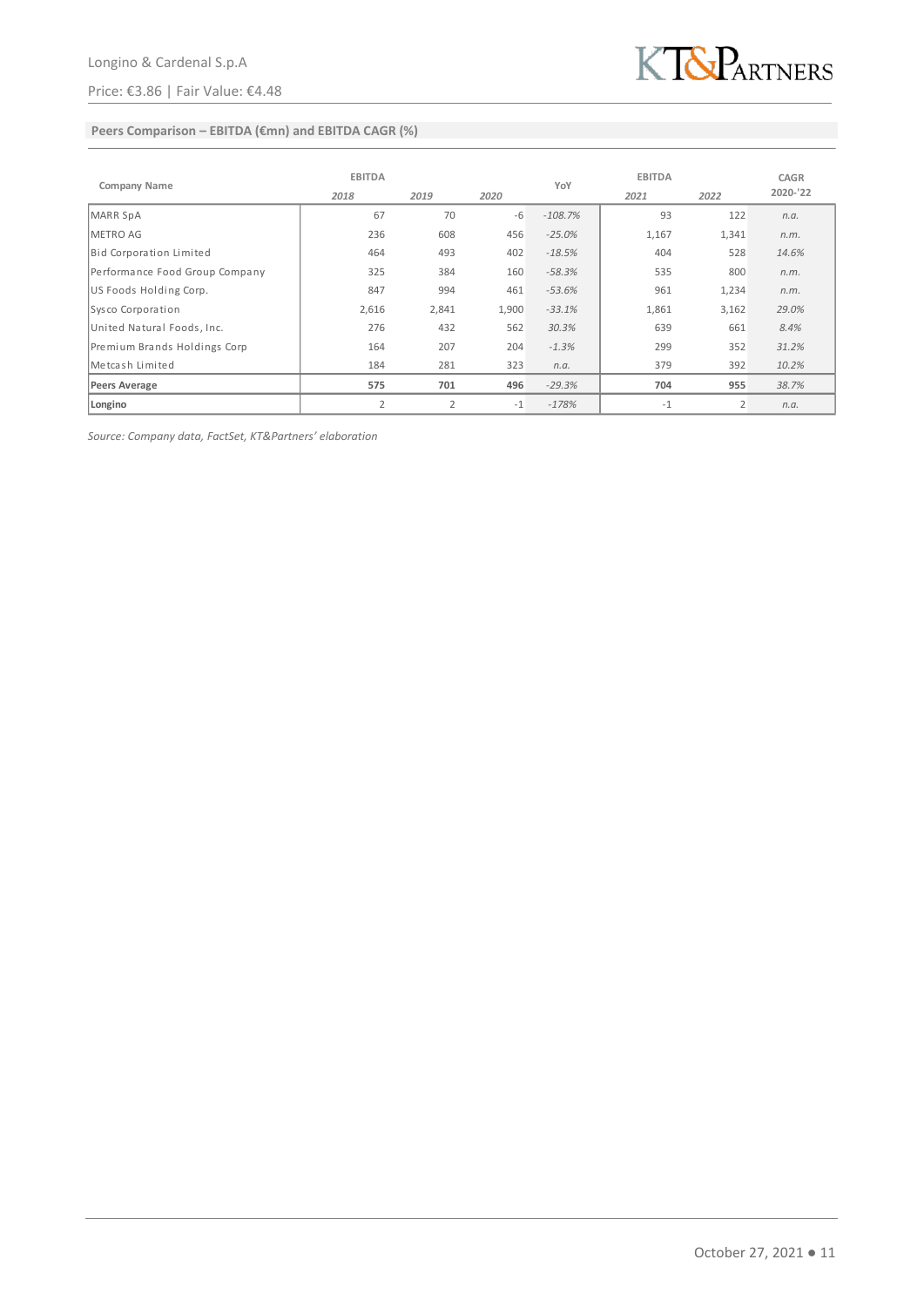

# **DISCLAIMER**

THIS DOCUMENT WAS PREPARED BY MAURO IACCINO – SENIOR ANALYST – AND FEDERICA FIORENZA – SENIOR ANALYST – ON BEHALF OF KT&PARTNERS S.R.L., WITH REGISTERED OFFICE AT VIA DELLA POSTA 10, MILAN, ITALY, MILAN COMPANY REGISTER NO. 1926922, SPECIALIZING IN FINANCIAL RESEARCH AND ANALYSIS (HEREINAFTER, "KT&PARTNERS").

NO OTHER PEOPLE OR COMPANY CONTRIBUTED TO THE RESEARCH. NEITHER THE MEMBERS OF THE RESEARCH TEAM, NOR ANY PERSON CLOSELY ASSOCIATED WITH THEM HAVE ANY RELATIONSHIPS OR ARE INVOLVED IN CIRCUMSTANCES THAT MAY REASONABLY BE EXPECTED TO IMPAIR THE OBJECTIVITY OF THE RESEARCH, INCLUDING INTERESTS OR CONFLICTS OF INTEREST, ON THEIR PART OR ON THE PART OF ANY NATURAL OR LEGAL PERSON WORKING FOR THEM, WHO WAS INVOLVED IN PRODUCING THE RESEARCH.

FOR THIS PURPOSE, THE MEMBERS OF THE RESEARCH TEAM CERTIFY THAT: (I) THEY HAVE NOT RECEIVED AND WILL NOT RECEIVE ANY DIRECT OR INDIRECT COMPENSATION IN EXCHANGE FOR ANY VIEWS EXPRESSED IN THE RESEARCH; (II) THEY DO NOT OWN ANY SECURITIES AND/OR ANY OTHER FINANCIAL INSTRUMENTS ISSUED BY THE COMPANY OR ANY FINANCIAL INSTRUMENT WHICH THE PRICE DEPENDS ON, OR IS LINKED TO ANY SECURITIES AND/OR ANY FINANCIAL INSTRUMENTS ISSUED BY THE COMPANY; (III) NEITHER THE ANALYSTS NOR ANY MEMBER OF THE ANALYST'S HOUSEHOLD SERVE AS AN OFFICER, DIRECTOR OR ADVISORY BOARD MEMBER OF THE COMPANY.

KT&PARTNERS HAS IN PLACE AN EQUITY RESEARCH POLICY, IN ORDER TO RULE RESEARCH SERVICES IN COMPLIANCE WITH PARLIAMENT REGULATION (EU) NO.596/2014 AND COMMISSION DELEGATED REGULATION (EU) NO. 958/2016 ON MARKET ABUSE. IN THIS POLICY, THERE ARE ALSO DESCRIBED THE ORGANIZATIONAL MECHANISMS ADOPTED BY KT&PARTNERS TO PREVENT AND PROFESSIONALLY MANAGE CONFLICTS OF INTEREST THAT MAY BE ARISE DURING THE PERFORMANCE OF THE RESEARCH. IN ANY CASE, CHINESE WALLS AND OTHER INFORMATION BARRIERS ARE IN PLACE TO AVOID THE EXCHANGE OF CONFIDENTIAL INFORMATION BETWEEN THE EQUITY RESEARCH DEPARTMENT AND OTHER SERVICES AREAS.

KT&PARTNERS S.R.L. HAS IN PLACE A COMMERCIAL AGREEMENT WITH LONGINO & CARDENAL S.P.A. ANY PRIVILEGED INFORMATION IS ACCURATELY MAINTAINED RESERVED AND IS NOT AVAILABLE FOR THE RESEARCH TEAM WHICH PREPARED THIS DOCUMENT.

KT&PARTNERS PREPARED THIS DOCUMENT ON BEHALF OF LONGINO & CARDENAL S.P.A. ACCORDING TO AN AGREEMENT ENTERED WITH THE SAME AND ON THE BASIS OF THE DATA AND PUBLIC INFORMATION PROVIDED BY THE SAME OR DERIVED FROM SOURCES DEEMED SERIOUS AND RELIABLE ON THE FINANCIAL MARKET BUT WHOSE ABSOLUTE TRUSTWORTHINESS, COMPLETENESS, AND ACCURACY CANNOT BE GUARANTEED. THE FEES AGREED FOR THIS RESEARCH DO NOT DEPEND ON THE RESULTS OF THE RESEARCH.

KT&PARTNERS PUBLISHED A REPORT ON L&C ON APRIL 14, 2021 WITH A FAIR VALUE OF €4.27 PER SHARE.

THIS DOCUMENT IS A SOURCE OF INFORMATION ONLY, AND IS NOT PART OF, AND IN NO WAY MUST BE CONSIDERED AN OFFER TO SELL, SUBSCRIBE OR TRADE, OR A SOLICITATION TO PURCHASE, SUBSCRIBE OR TRADE, FINANCIAL INSTRUMENTS/PRODUCTS, OR IN GENERAL TO INVEST, NOR MUST IT BE CONSIDERED ANY FORM OF CONSULTING FOR AN INVESTMENT IN FINANCIAL INSTRUMENTS.

THE INFORMATION PROVIDED IN THIS DOCUMENT MUST NOT BE UNDERSTOOD AS A REQUEST OR SUGGESTION TO CONDUCT OR CARRY OUT A SPECIFIC TRANSACTION.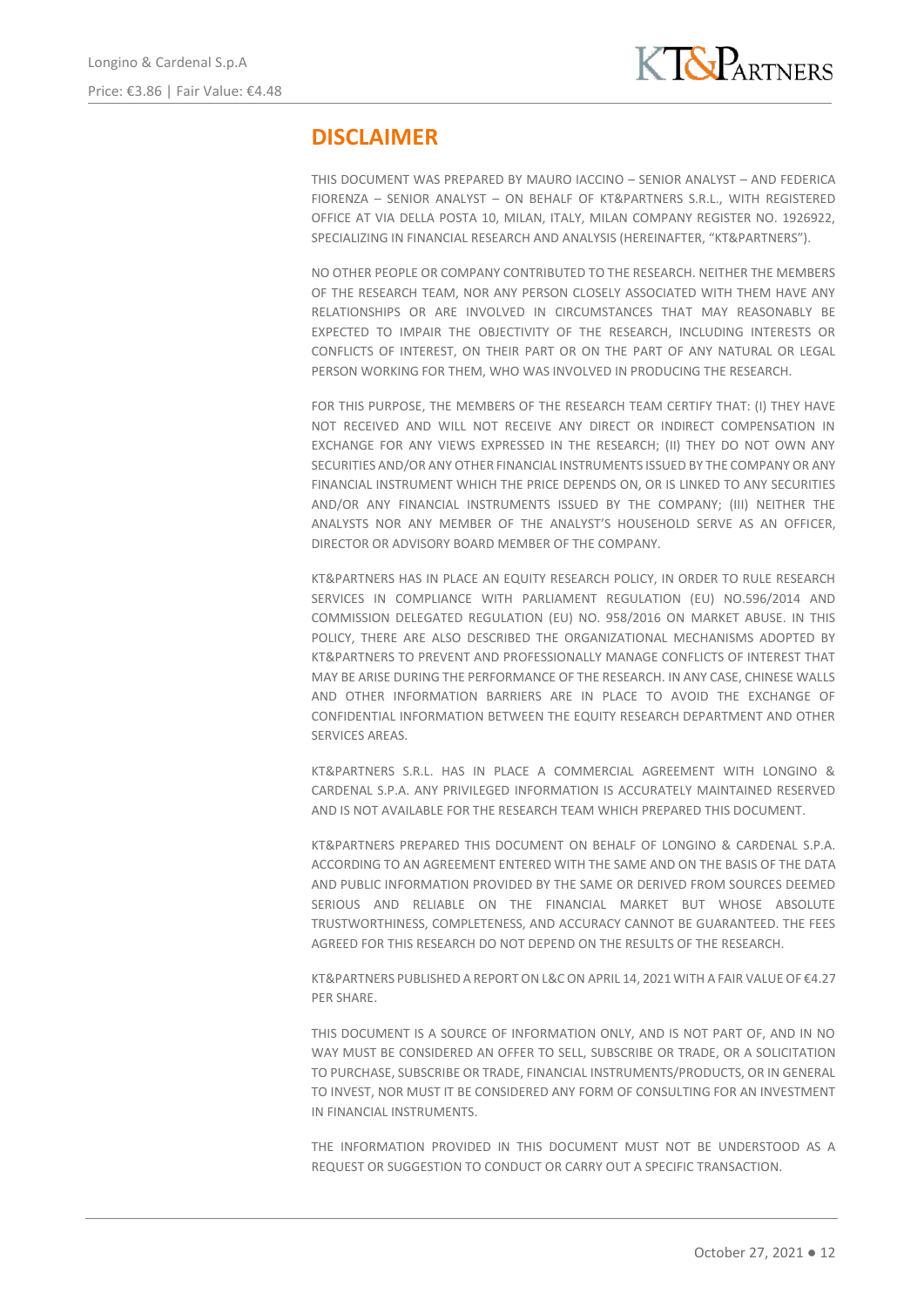

EACH INVESTOR MUST FORM HIS/HER OWN OPINION BASED EXCLUSIVELY ON HIS/HER ASSESSMENT OF THE ADVISABILITY OF INVESTING. ANY INVESTMENT DECISION MADE ON THE BASIS OF THE INFORMATION AND ANALYSES IN THIS DOCUMENT IS THE EXCLUSIVE RESPONSIBILITY OF THE RECIPIENTS OF THIS DOCUMENT, WHO MUST CONSIDER THIS DOCUMENT MERELY AS A SOURCE OF INFORMATION AND ANALYSIS TO SUPPORT SUCH DECISION.

ANY OPINIONS, FORECAST OR ESTIMATES CONTAINED HEREIN CONSTITUTE A JUDGEMENT AS AT THE DATE OF THIS DOCUMENT, AND THERE CAN BE NO ASSURANCE THAT THE FUTURE RESULTS OF THE COMPANY AND/OR ANY FUTURE EVENTS WILL BE CONSISTENT WITH ANY OF SUCH OPINIONS, FORECAST OR ESTIMATES.

KT&PARTNERS MAKES NO EXPLICIT OR IMPLICIT GUARANTEE WITH RESPECT TO PERFORMANCE OR THE OUTCOME OF ANY INVESTMENT OR PROJECTIONS MADE.

THEREFORE, KT&PARTNERS, ITS REPRESENTATIVES AND/OR EMPLOYEES WILL NOT BE LIABLE FOR ANY EFFECT DERIVING FROM THE USE OF THIS DOCUMENT, AND HEREBY DECLINE ALL LIABILITY FOR ANY DIRECT OR INDIRECT DAMAGES, FINANCIAL OR OTHERWISE, DERIVING FROM ANY USE OF THE INFORMATION IT CONTAINS.

KT&PARTNERS AIMS TO PROVIDE CONTINUOUS COVERAGE OF THE COMPANY IN CONJUNCTION WITH ANY EXCEPTIONAL EVENT THAT OCCURS AFFECTING THE ISSUER'S SPHERE OF OPERATIONS AND IN ANY CASE AT LEAST TWICE PER YEAR.

IN THIS STUDY DCF AND MULTIPLE VALUATION MODELS HAVE BEEN USED. RECOMMENDATIONS FOLLOW THE FOLLOWING RULES:

- ADD FOR A FAIR VALUE > 15% ON CURRENT PRICE
- HOLD FOR A FAIR VALUE <15% or >-15% ON CURRENT PRICE
- REDUCE FOR A FAIR VALUE < 15% ON CURRENT PRICE